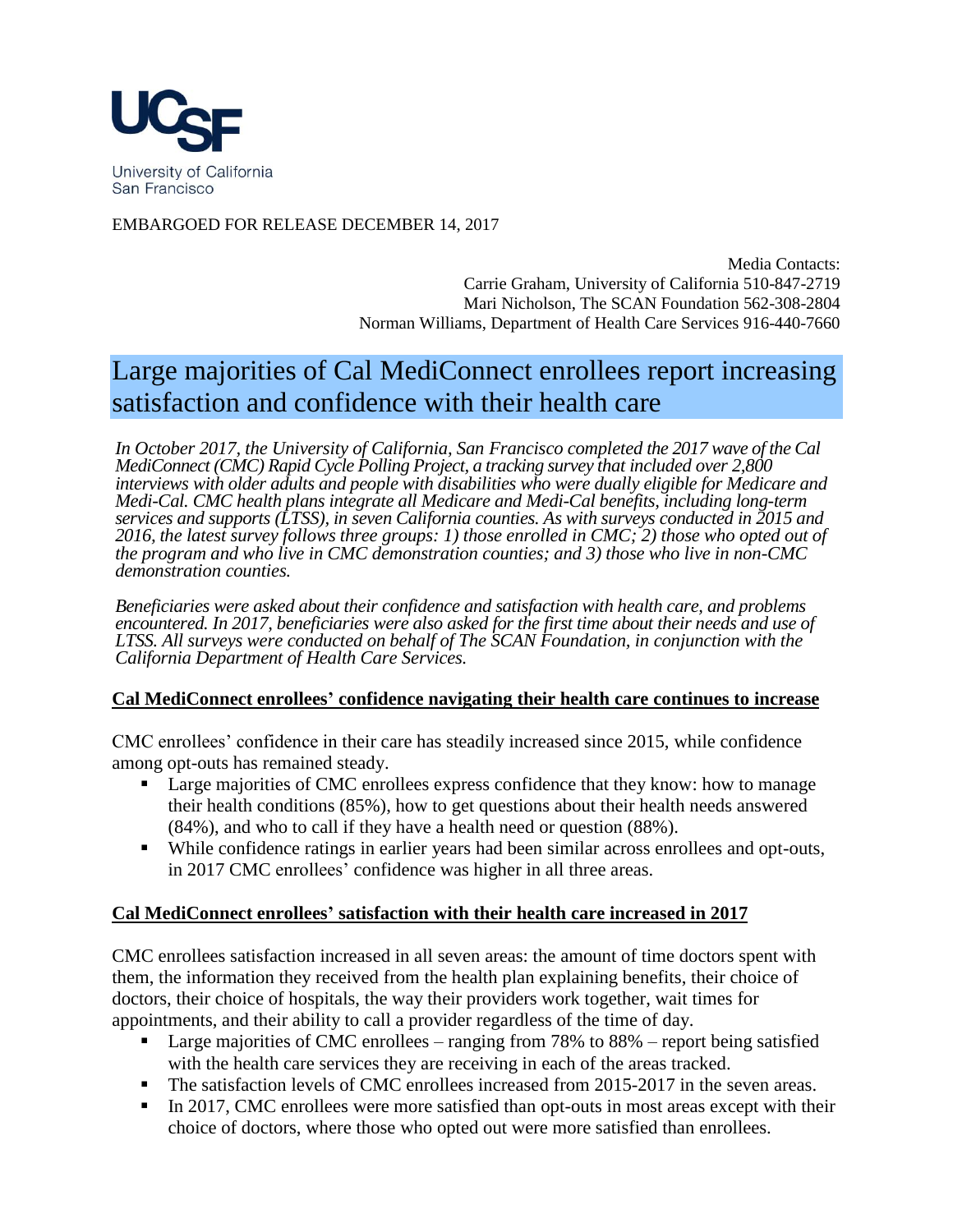## **Cal MediConnect enrollees continued to report problems with some aspects of their health care**

Low percentages (between 11% and 19%) of CMC enrollees reported they encountered problems with their health services in six different areas.

- The two most commonly reported problems among CMC enrollees were: they had a misunderstanding about their health care services or coverage (19%), and a doctor they had been seeing was no longer available through their plan (18%).
- CMC enrollees in 2017 had lower rates of reported problems than in previous years in two areas: a doctor they had been seeing was no longer available through their plan (23% in 2015, down to 18% in 2017), and denied treatment or referral for a service recommended by a doctor (17% in 2015, down to 14% in 2017).
- CMC enrollees were slightly less likely than opt-outs to have trouble in two areas: transportation problems keeping them from getting needed health care, and having a misunderstanding about health care coverage.
- Opt-outs, however were slightly less likely than CMC enrollees to report that they had a treatment or referral denied, the doctor did not speak their language/no interpreter available, a doctor they were seeing was not available through their plan, and that they had trouble communicating with a doctor because of a speech, hearing, or other disability.

# **Beneficiaries reported their LTSS needs and use of In-Home Supportive Services (IHSS) in 2017.**

In 2017, beneficiaries in all three groups who used LTSS were asked about their LTSS needs and use of IHSS, California's consumer-directed personal assistance program. Consistent with the self-reported health status of enrollees and opt-outs, CMC enrollees reported lower rates of needing help with personal care compared to opt-outs and non-CMC beneficiaries.

- Of those who reported needing help, about 4 in 10 beneficiaries in all groups had unmet needs for personal or routine care.
- Despite lower reported rates of needing LTSS assistance, more CMC enrollees and optouts reported receiving IHSS (84% and 86%) in 2017 compared to non-CMC counties, where only 78% of LTSS beneficiaries received IHSS.
- Additionally, both CMC enrollees and opt-outs reported receiving significantly higher average monthly IHSS hours than beneficiaries in non-CMC counties.

"These trends continue to show a positive beneficiary experience, highlighting how care coordination can deliver better outcomes in LTSS and deliver on the promise of Cal MediConnect," said Jennifer Kent, Director of California Department of Health Care Services. "We will use this evaluation data to guide our work with the plans to strengthen and improve the Cal MediConnect program."

"It is exciting to see the continuous satisfaction and confidence of Cal MediConnect enrollees with their health care in this demonstration," says Bruce Chernof, President and CEO of The SCAN Foundation. "Changes made throughout the program's implementation are making a real positive difference in peoples' lives."